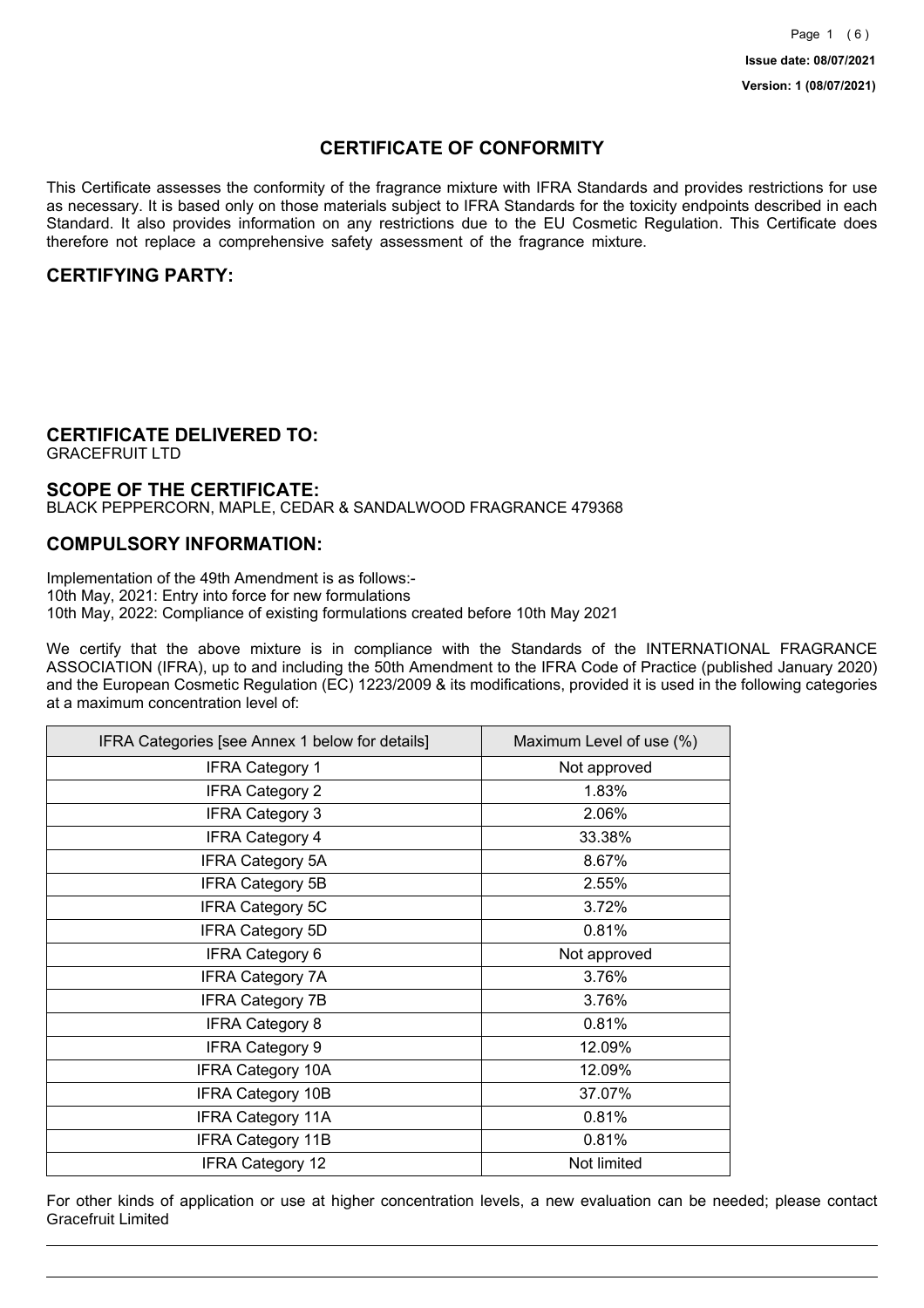### **EU COSMETIC INFORMATION:**

We certify that the above mixture is in compliance with the EU Cosmetic Regulation 1223/2009 and its amendments, provided it is used in the following applications at a maximum concentration level of:

| <b>Cosmetic Application</b>      | Maximum Level of use (%) |
|----------------------------------|--------------------------|
| Fine Fragrance                   | 6.67%                    |
| Eau de Toilette                  | 6.67%                    |
| Fragrancing cream                | 6.67%                    |
| Rinse off cosmetic products      | 6.67%                    |
| Other leave-on cosmetic products | 4.16%                    |
| Oral products                    | Not approved             |

Regulatory Affairs Department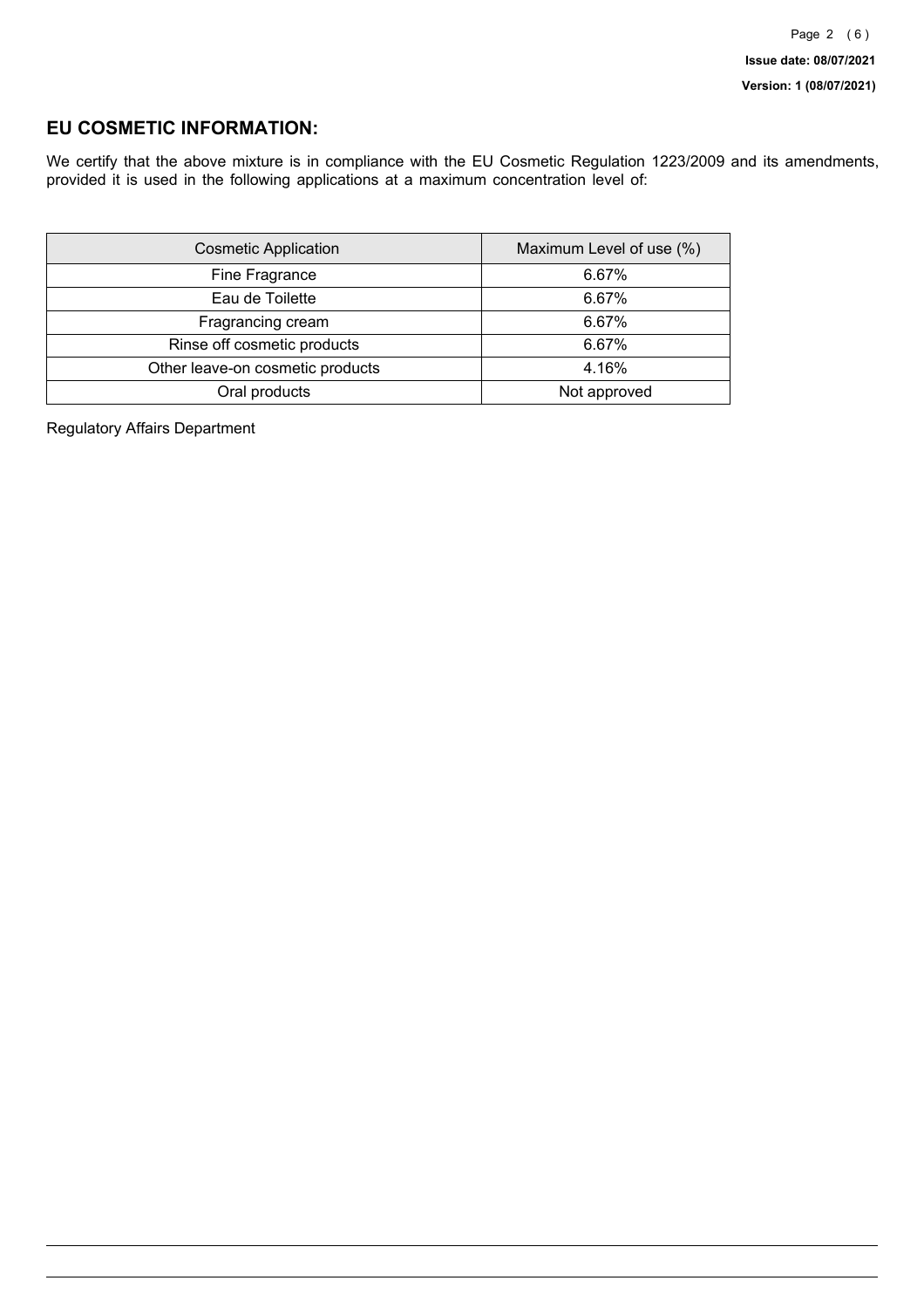### **ANNEX 1**

Below is an extract of information provided by IFRA in relation to types of application present in each IFRA Category. Additional information about IFRA Categories can be found in the Guidance to IFRA Standards, issued by IFRA.

| <b>IFRA Category</b>     | Product Type                                                                                                                                                                                                                                                                                                                                                                                                                                                                                                                                                                                                                                                                                                                                                                                                                                                                                                                                 |
|--------------------------|----------------------------------------------------------------------------------------------------------------------------------------------------------------------------------------------------------------------------------------------------------------------------------------------------------------------------------------------------------------------------------------------------------------------------------------------------------------------------------------------------------------------------------------------------------------------------------------------------------------------------------------------------------------------------------------------------------------------------------------------------------------------------------------------------------------------------------------------------------------------------------------------------------------------------------------------|
| <b>IFRA Category 1</b>   | Products applied to the lips: Lip products e.g. lipstick, lip balm; Childrens toys                                                                                                                                                                                                                                                                                                                                                                                                                                                                                                                                                                                                                                                                                                                                                                                                                                                           |
| <b>IFRA Category 2</b>   | Products applied to the axillae: Deodorant and antiperspirant products of all types; Body sprays/mists                                                                                                                                                                                                                                                                                                                                                                                                                                                                                                                                                                                                                                                                                                                                                                                                                                       |
| IFRA Category 3          | Products applied to the face/body using fingertips: Eye products e.g. eye make-up, eye moisturizer; Facial<br>make-up; Make-up remover; Nose pore strips; Wipes for face, neck, hands, body; Facial masks; Body<br>and face paint                                                                                                                                                                                                                                                                                                                                                                                                                                                                                                                                                                                                                                                                                                            |
| <b>IFRA Category 4</b>   | Products related to fine fragrance: Hydroalcoholic and non-hydroalcoholic fine fragrance of all types e.g.<br>Eau de Toilette, Parfum, Cologne, solid perfume, fragrancing cream, aftershaves of all types; Ingredients<br>of perfume and fragrance mixtures for cosmetic kits; Scent pads; Scent strips                                                                                                                                                                                                                                                                                                                                                                                                                                                                                                                                                                                                                                     |
| <b>IFRA Category 5A</b>  | Body lotion products applied to the body using the hands (palms), primarily leave on: Foot care products<br>e.g. creams, powders; Insect repellent for application to the skin; All powders and talc (excluding baby<br>powders and talc)                                                                                                                                                                                                                                                                                                                                                                                                                                                                                                                                                                                                                                                                                                    |
| IFRA Category 5B         | Face moisturizer products applied to the face using the hands (palms), primarily leave on: Facial toner;<br>Facial moisturizers and creams                                                                                                                                                                                                                                                                                                                                                                                                                                                                                                                                                                                                                                                                                                                                                                                                   |
| IFRA Category 5C         | Hand cream products applied to the hands using the hands (palms), primarily leave on: Hand cream; Nail<br>care products including cuticle creams; Hand sanitizers                                                                                                                                                                                                                                                                                                                                                                                                                                                                                                                                                                                                                                                                                                                                                                            |
| <b>IFRA Category 5D</b>  | Baby creams, baby oils and baby talc: Baby cream/lotion, baby oil, baby powders and talc                                                                                                                                                                                                                                                                                                                                                                                                                                                                                                                                                                                                                                                                                                                                                                                                                                                     |
| <b>IFRA Category 6</b>   | Products with oral and lip exposure: Toothpaste; Mouthwash, including breath sprays; Toothpowder,<br>strips, mouthwash tablets                                                                                                                                                                                                                                                                                                                                                                                                                                                                                                                                                                                                                                                                                                                                                                                                               |
| <b>IFRA Category 7A</b>  | Rinse-off products applied to the hair with some hand contact: Hair permanent or other hair chemical<br>treatments (rinse-off) e.g. relaxers, including rinse-off hair dyes                                                                                                                                                                                                                                                                                                                                                                                                                                                                                                                                                                                                                                                                                                                                                                  |
| <b>IFRA Category 7B</b>  | Leave-on products applied to the hair with some hand contact: Hair sprays of all types e.g. pumps,<br>aerosol sprays; Hair styling aids non sprays e.g. mousse, leave- on conditioners; Hair permanent or other<br>hair chemical treatments (leave-on) e.g. relaxers, including leave-on hair dyes; Shampoo - Dry (waterless<br>shampoo); Hair deodorizer                                                                                                                                                                                                                                                                                                                                                                                                                                                                                                                                                                                    |
| <b>IFRA Category 8</b>   | Products with significant anogenital exposure: Intimate wipes; Tampons; Baby wipes; Toilet paper (wet)                                                                                                                                                                                                                                                                                                                                                                                                                                                                                                                                                                                                                                                                                                                                                                                                                                       |
| <b>IFRA Category 9</b>   | Products with body and hand exposure, primarily rinse off: Bar soap; Liquid soap; Shampoo of all type;<br>Conditioner (rinse-off); Body washes and shower gels of all types; Baby wash, bath, shampoo; Bath gels,<br>foams, mousses, salts, oils and other products added to bathwater; Cleanser for face (rinse-off); Shaving<br>creams of all types e.g. stick, gels, foams; All depilatories (including facial) and waxes for mechanical hair<br>removal; Foot care products (feet are placed in a bath for soaking); Shampoos for pets                                                                                                                                                                                                                                                                                                                                                                                                   |
| <b>IFRA Category 10A</b> | Household care excluding aerosol / spray products: Hand wash laundry detergent; Laundry pre-treatment<br>of all types e.g. paste, sprays, sticks; Machine laundry detergents with skin contact e.g. liquids, powders;<br>Fabric softeners of all types including fabric softener sheets; Ironing water; Hand dishwashing detergent;<br>Hard surface cleaners of all types e.g. bathroom, kitchen cleansers, furniture polish; Toilet seat wipes;<br>Household cleaning products, other types including fabric cleaners, carpet cleaners, furniture polishes<br>sprays and wipes, stain removers, treatment products for textiles e.g. starch sprays; Floor wax; Dry<br>cleaning kits; Fragranced oil for lamp ring, reed diffusers, pot-pourri, liquid refills for air fresheners (non-<br>cartridge systems), etc.                                                                                                                          |
| <b>IFRA Category 10B</b> | Household aerosol/spray products: Animal sprays applied to animals; Air freshener sprays, manual,<br>including aerosol and pump; Aerosol/spray insecticides                                                                                                                                                                                                                                                                                                                                                                                                                                                                                                                                                                                                                                                                                                                                                                                  |
| <b>IFRA Category 11A</b> | Products with intended skin contact but minimal transfer of fragrance to skin from inert substrate without<br>UV exposure: Feminine hygiene conventional pads, liners, interlabial pads; Diapers (baby and adult);<br>Adult incontinence pant, pad; Toilet paper (dry)                                                                                                                                                                                                                                                                                                                                                                                                                                                                                                                                                                                                                                                                       |
| <b>IFRA Category 11B</b> | Products with intended skin contact but minimal transfer of fragrance to skin from inert substrate with<br>potential UV exposure: Tights with moisturizers; Scented socks, gloves; Facial tissues (dry tissues);<br>Napkins; Paper towels; Wheat bags; Facial masks (paper/protective) e.g. surgical masks not used as<br>medical device; Fertilizers, solid (pellet or powder)                                                                                                                                                                                                                                                                                                                                                                                                                                                                                                                                                              |
| <b>IFRA Category 12</b>  | Products not intended for direct skin contact, minimal or insignificant transfer to skin: Candles of all types;<br>Laundry detergents for machine wash with minimal skin contact (e.g. Liquid tabs, pods); Automated air<br>fresheners and fragrancing of all types e.g. concentrated aerosol with metered doses, plug-ins, electrical,<br>incense, liquid refills (cartridge); Air delivery systems; Cat litter; Cell phone cases; Deodorizers/maskers<br>not intended for skin contact e.g. fabric drying machine deodorizers, carpet powders; Fuels; Insecticides<br>e.g. mosquito coil, paper, electrical, for clothing, excluding aerosols/sprays; Joss sticks or incense sticks;<br>Dishwash detergent and deodorizers - for machine wash; Olfactive board games; Paints; Plastic articles<br>(excluding toys); Scratch and sniff; Scent pack; Scent delivery system (using dry air technology); Shoe<br>polishes; Rim blocks (Toilet) |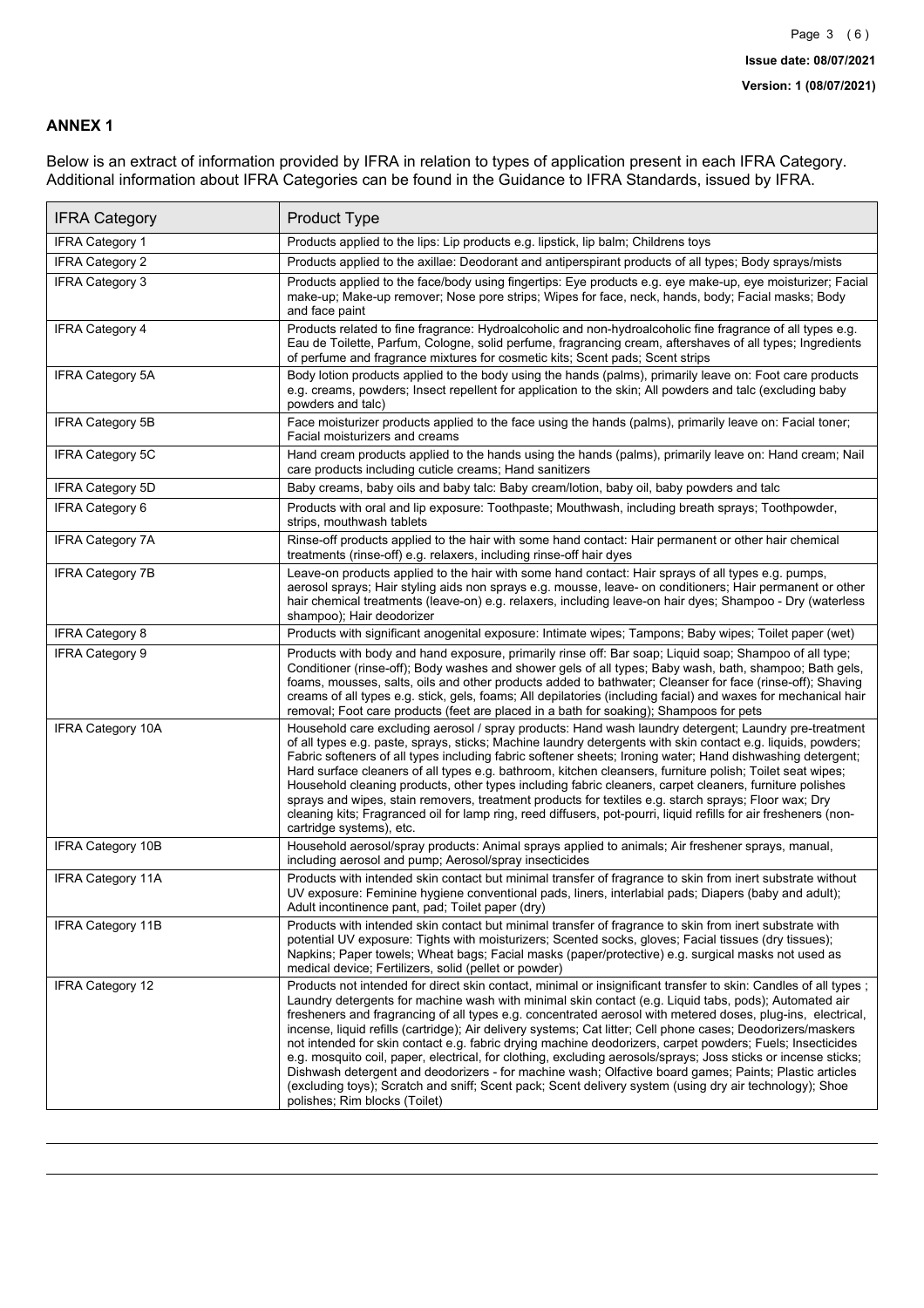## **IFRA CONFORMITY CERTIFICATE**

### **Customer: GRACEFRUIT LTD**

### **Product: BLACK PEPPERCORN, MAPLE, CEDAR & SANDALWOOD FRAGRANCE 479368**

We certify that the above item is in compliance with the Standards of the INTERNATIONAL FRAGRANCE ASSOCIATION (IFRA - 48th Amendment / published June 2015), provided it is used in the following classes at a maximum concentration level of:

| IFRA classes [see annex for detail] | Maximum level of use (%) |
|-------------------------------------|--------------------------|
| <b>IFRA Class 1 Limit</b>           | Not approved             |
| IFRA Class 2 Limit                  | 3.02%                    |
| <b>IFRA Class 3.A Limit</b>         | 6.67%                    |
| IFRA Class 3.B Limit                | 6.67%                    |
| IFRA Class 3.C Limit                | 6.67%                    |
| IFRA Class 3.D Limit                | 6.67%                    |
| <b>IFRA Class 4.A Limit</b>         | 6.67%                    |
| <b>IFRA Class 4.B Limit</b>         | 6.67%                    |
| IFRA Class 4.C Limit                | 6.67%                    |
| <b>IFRA Class 4.D Limit</b>         | 6.67%                    |
| <b>IFRA Class 5 Limit</b>           | 6.67%                    |
| <b>IFRA Class 6 Limit</b>           | Not approved             |
| <b>IFRA Class 7.A Limit</b>         | 6.67%                    |
| IFRA Class 7.B Limit                | 6.67%                    |
| IFRA Class 8.A Limit                | 6.67%                    |
| IFRA Class 8.B Limit                | 6.67%                    |
| <b>IFRA Class 9.A Limit</b>         | 6.67%                    |
| <b>IFRA Class 9.B Limit</b>         | 6.67%                    |
| IFRA Class 9.C Limit                | 6.67%                    |
| IFRA Class 10.A Limit               | 6.67%                    |
| IFRA Class 10.B Limit               | 6.67%                    |
| <b>IFRA Class 11 Limit</b>          | 100%                     |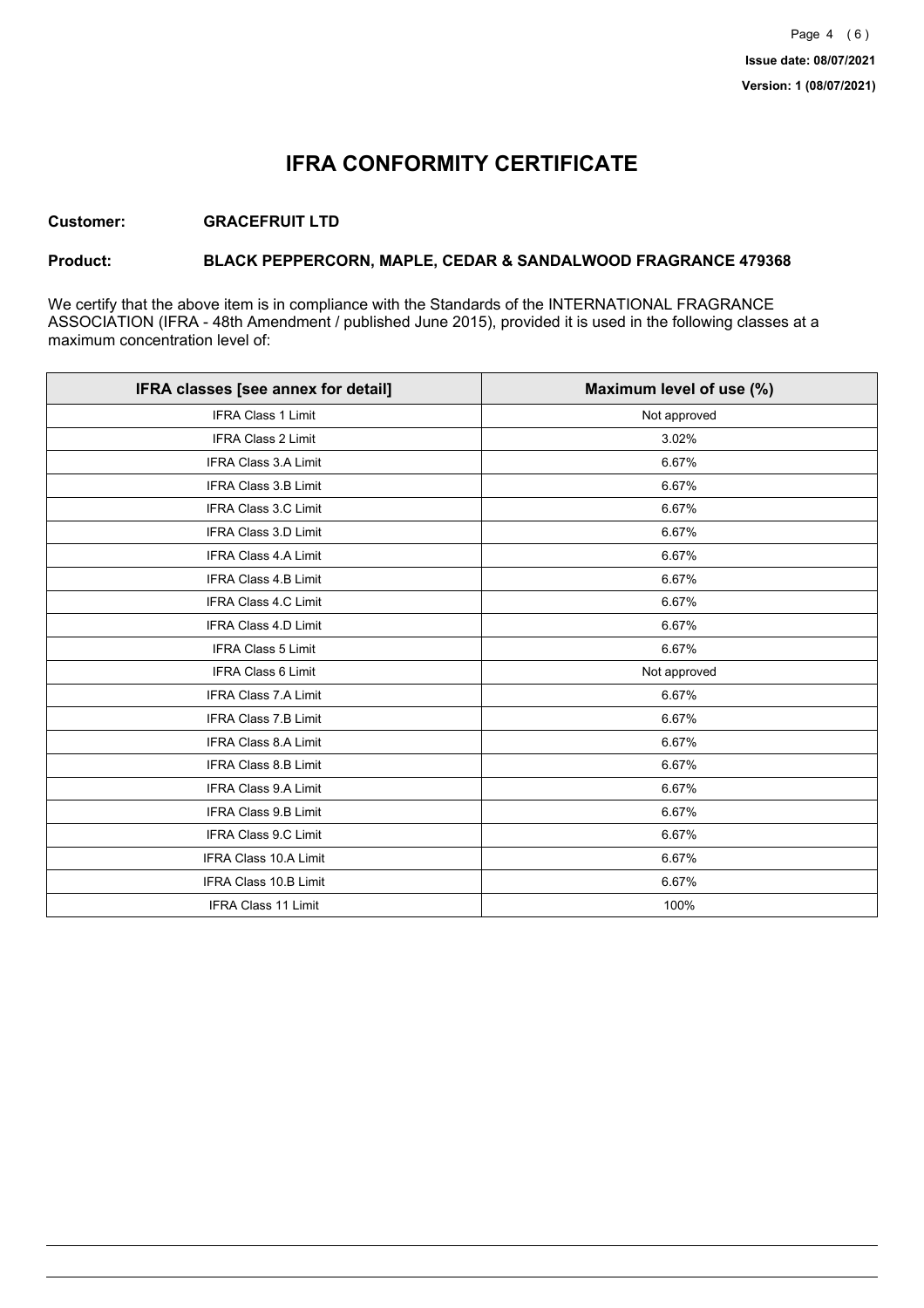# **IFRA CONFORMITY CERTIFICATE**

For other kinds of application or use at higher concentration levels, a new evaluation may be needed; please contact Gracefruit Limited.

The IFRA Standards regarding use restrictions are based on safety assessments by the Panel of Experts of the RESEARCH INSTITUTE FOR FRAGRANCE MATERIALS (RIFM) and are enforced by the IFRA Scientific Committee.

Evaluation of individual Fragrance ingredients is made according to the safety standards contained in the relevant section of the IFRA Code of Practice.

It is the ultimate responsibility of our customer to ensure the safety of the final product (containing this fragrance) by further testing if need be.

**Regulatory Affairs Department**